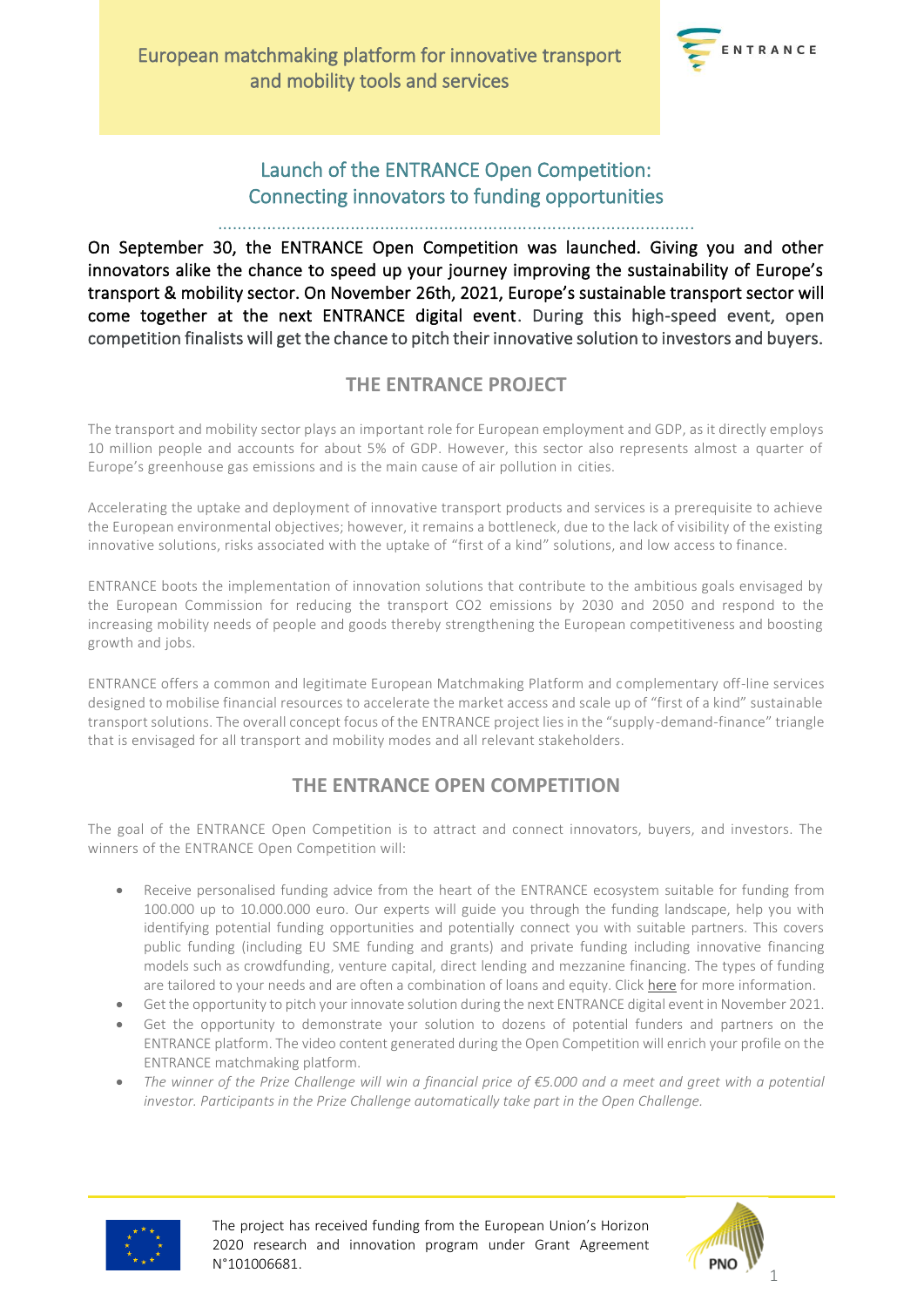

### OPEN CHALLENGE: SCALE YOUR INNOVATIVE TRANSPORT & MOBILITY SOLUTION!

*Do you believe your "first-of-a-kind" solution has the potential to revolutionize the European transport and mobility sector? Do you have an innovative solution that may decarbonize the transport and mobility sector, and that's related to alternative fuels or materials for transport vehicles? Do you work with an innovative solution for the design or technology for vehicles? Or have you created an innovative management system or smart or digital solution? Is your innovative product related to the transport & mobility operations or the electrification of the transport?* 

*If yes, we're looking for you and are excited to open up our network and expertise to help scale your solution!* 

Transport is a fundamental sector for and of the European economy. Transport services embrace a complex network of around 1.2 million private and public companies in the EU, employing around 11 million people and providing goods and services to citizens and businesses in the EU and its trading partners. Transport also provides mobility for Europeans, thus contributing significantly to the free movement of persons within the internal market. Efficient transport services and infrastructure are vital to exploiting the economic strengths of all regions of the European Union, to supporting the internal market and growth, and to enabling economic and social cohesion. However, the main external costs of transport are those linked to greenhouse gas emissions, local air pollution, congestion, capacity bottlenecks, accidents and noise. In particular, the significant impact of transport on energy use and climate change has to be addressed. In 2016, at least 33% of the final energy consumption and 24% of greenhouse gas emissions (26% more greenhouse gas emissions than in 1990) in the EU stemmed from transport. Addressing these challenges will help pursue sustainable growth in the EU.

## Challenging times call for unconventional solutions

The ENTRANCE Open Competition gives opportunities to innovative transport solutions in all corners of Europe, to show their solutions to solve the 21st century transport & mobility sustainability challenges.

### To be eligible for participation, you:

- 1. Are legally based in Europe.
- 2. Have signed up to th[e ENTRANCE matchmaking platform.](https://www.entrance-platform.eu/)
- 3. Have an innovative solution that covers one or more of the following goals: Increase the efficiency of the transport and mobility system. | Integrate transport and mobility planning. | Encourage the shift to lower emission transport modes. | Boost the deployment of low-emission alternative energy for transport and mobility. | Remove obstacles to the electrification of transport and the use of alternative fuels. | Move towards zero-emission vehicles to accelerate the transition towards low- and zero-emission vehicles. |Optimise the use of transport infrastructures, corridors as well as hubs and terminals. | Boost the transport network collaboration and coordination. | Pursue global efforts to control and improve emissions from international aviation and maritime transport. |Support the European Green Deal. *Please notice that ENTRANCE will not cover innovative solutions for transport safety and security if it is not directly related to an additional environmental impact*.
- 4. Are able to share a pitch deck.
- 5. Are willing to create and share a 1–2-minute video to introduce yourself and your innovative solution to the jurors.
- 6. Are able to attend and pitch at the ENTRANCE digital event on the  $26<sup>th</sup>$  of November 2021.

### Interested? Read on to learn how you can apply to the ENTRANCE Open Competition.



The project has received funding from the European Union's Horizon 2020 research and innovation program under Grant Agreement N°101006681.

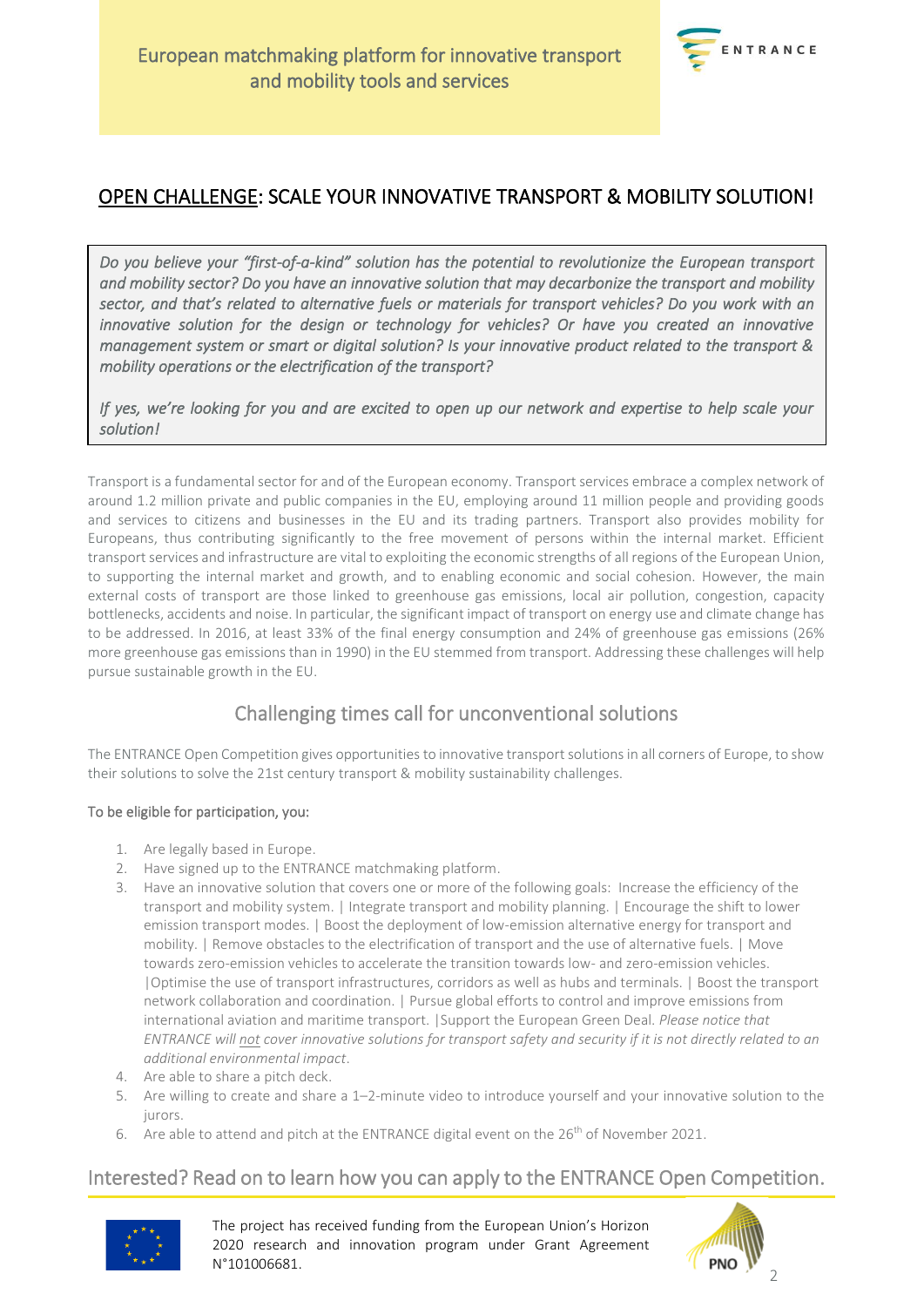

# PRIZE CHALLENGE: IMPROVE URBAN LOGISTICS IN EUROPE BY SCALING YOUR INNOVATIVE LAST MILE DISTRIBUTION SOLUTION!

SPONSORED BY



*Do you believe your "first-of-a-kind" solution has the potential to support achieving CO2-free city logistics? Do you have an innovative vehicle or smart or digital solution that may reduce the EU CO<sup>2</sup> emissions caused by urban logistics? Is your innovative product related to the optimisation of urban freight and logistics? Or do you work with a solution for the clean, alternative & low or zero-carbon city logistics fleets?* 

*If yes, we're looking for you and are excited to open up our network and expertise to help scale your solution!* 

Environment, pollution and congestion are high on the agenda of both cities and private stakeholders that are joining forces to address the challenge collaboratively. Cities need to ensure good quality of life which means securing healthy conditions while providing citizens with easy access to services and goods. Industry needs to reach their customers while keeping their selves highly competitive and sustainable. Policies to address air pollution, congestion and safety challenges are gaining importance in cities having important implications to freight transport and logistics. In particular, the 2011 White Paper on Transport of the European Commission has established the target to reach CO2-free city logistics in major urban environments by 20301. Most cities are embracing this (or similar) objectives and industry is also progressing to freight transport and logistics decarbonization. Pollution is raising concern due to health implications and several cities have taken fast action and implemented zero or low emissions zones.

# Zero emission urban freight and logistics requires alternative solutions

To address these challenges the ENTRANCE Open Competition gives opportunities to innovative urban freight and logistics solutions in all corners of Europe, to show their solutions and together work towards a *European zero emission last mile distribution.*

Prize

The winner of this Challenge will receive a monetary prize of 5.000€ (VAT excluded) that has been sponsored by Centrals I Infraestructuras per a la Mobilitat Logistiques SAU (CIMALSA). This prize will be transferred to the winner by wire transfer to the company's official bank account.



The project has received funding from the European Union's Horizon 2020 research and innovation program under Grant Agreement N°101006681.

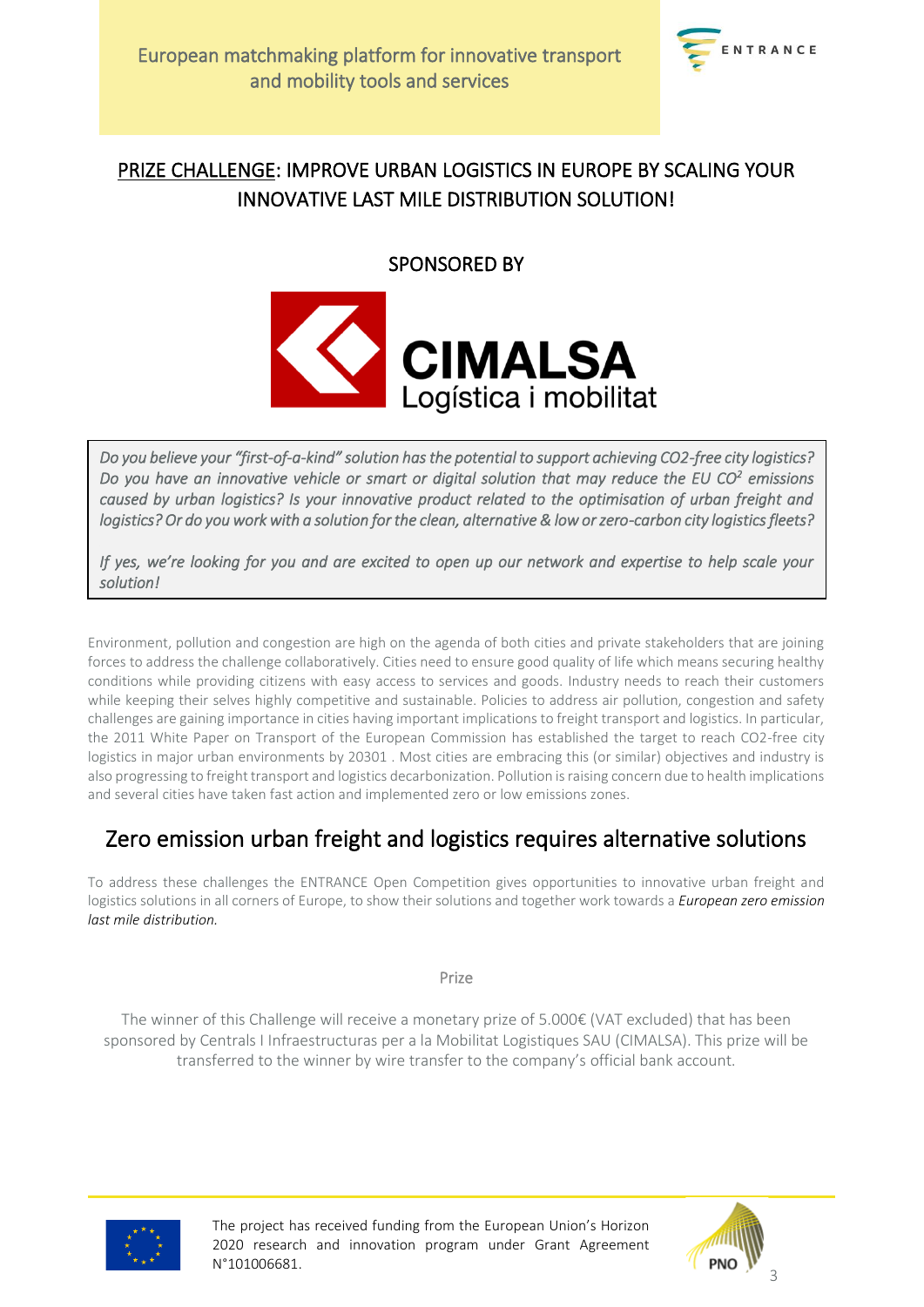

#### To be eligible for participation, you:

- 1. Are legally based in Europe.
- 2. Have signed up to th[e ENTRANCE matchmaking platform.](https://www.entrance-platform.eu/)
- 3. Are able to share a pitch deck.
- 4. Are willing to create and share a 1–2-minute video to introduce yourself and your innovative solution to the jurors.
- 5. Are able to attend and pitch at the ENTRANCE digital event on the 26<sup>th</sup> of November 2021.
- 6. Can pitch an innovative and sustainable last mile distribution solution that covers, at least, one or more of the following areas:
	- Air quality
	- Clean, alternative & low or zero-carbon fleet, including electrification and sustainable new fuels and new smart vehicles
	- Space management and consolidation
	- Data (what to share and in what form) to achieve flows consolidation
	- Stakeholders Collaboration
	- Urban planning, infrastructure and systems
	- City/district/transport systems
	- New business models, approaches and services
	- Urban delivery solutions
	- Digitalisation and smart solution



Interested? Read on to learn if and how you can apply to the ENTRANCE Open Competition.

*Please notice that those legal entities that do not win this competition will automatically participate in the Open Challenge.* 



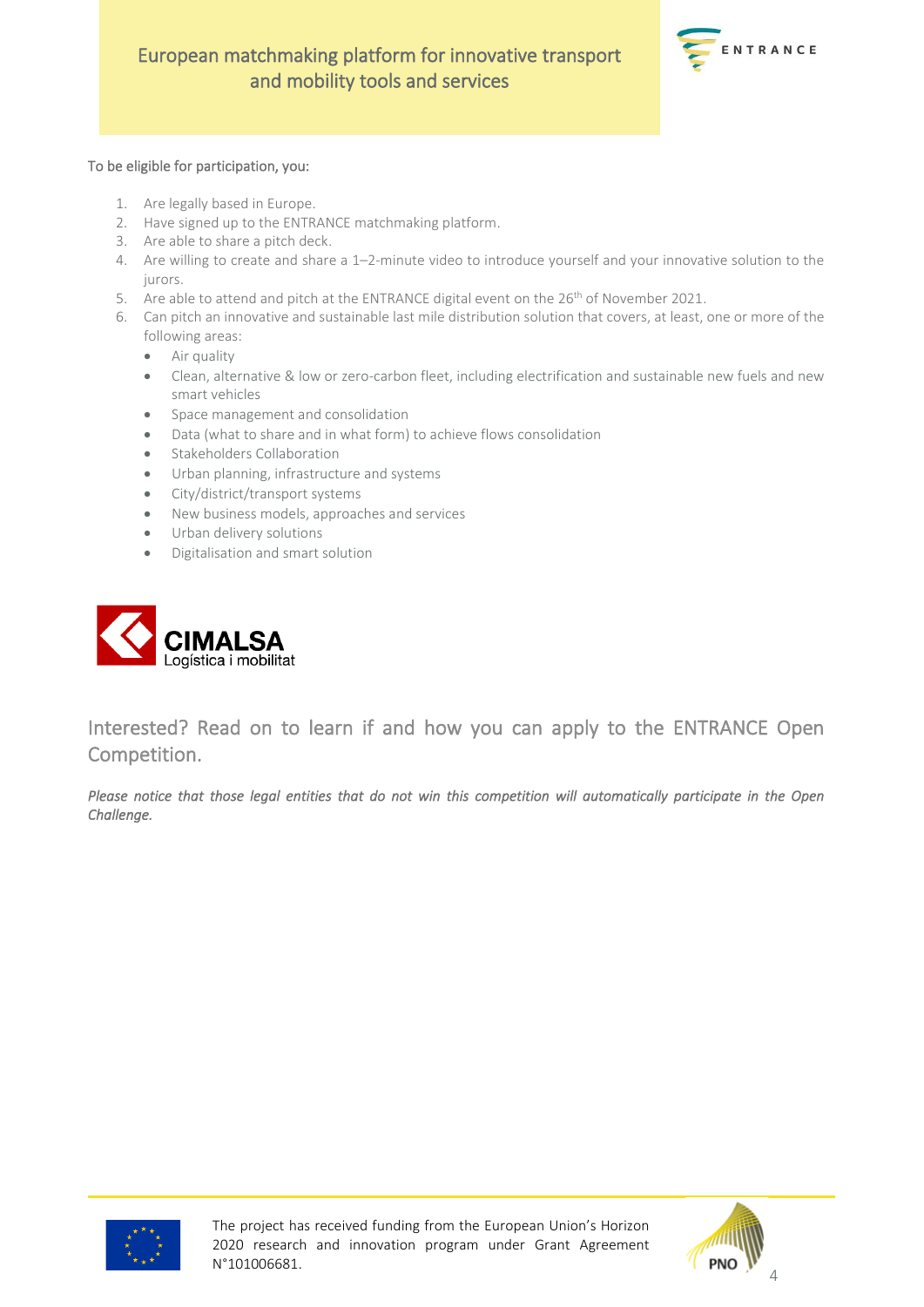

### Applying to the ENTRANCE Open Competition: On your way to funding and collaboration

…………………………………………………………………………………….

### Are you ready for funding and collaboration?

Then get ready for the ENTRANCE Open Competition. Your opportunity to become part of Europe's latest and biggest effort to match the supply-demand-finance triangle of our entire transport and mobility ecosystem.

### How serious are our jurors?

Your submission will go through a transparent and fair selection process considering the business case, financial aspects, and the technical solution aspects of the solutions. The Open Competition jurors will have a good look at all the elements that make up a good business plan as described below. The exact evaluation criteria are available in the annex below.

### How can you enter?

Breathe, and take a few seconds. Life is too short to spend time filling forms. So let's keep it simple. For you, and for the jurors. To apply for the ENTRANCE Open Competition there are three things you need to do:

- 1. Sign up to the **ENTRANCE matchmaking platform**. Yes, this does mean you have to fill in some forms. The good news is that this already makes you a winner. Why? By signing up you gain instant access to relevant information and partners that can help you reach the market or scale up your solution. You also gain access to our matchmaking events and our complimentary and impartial orchestrator service that enables potential purchase aggregation. What? Well, purchase aggregation means that multiple investors and partners can coinvest in and co-purchase your innovation.
- 2. Share your pitch deck. Make sure it looks good. Don't forget to include information on: your company, the problem, the solution, market size, competition, competitive advantages, the product, traction, the business model, a basic financial forecast, other investors, use of funds, and who is involved. The better insight you provide, the stronger your application will be. For more instructions, read Alejandro Cremades' [advice](https://www.forbes.com/sites/alejandrocremades/2018/07/28/pitch-deck-template-exactly-what-to-include/?sh=5f5e490674c5) on building a pitch deck (published in [Forbes Magazine\)](https://www.forbes.com/sites/alejandrocremades/2018/07/28/pitch-deck-template-exactly-what-to-include/?sh=5f5e490674c5). Please indicate if the pitch deck can be shared beyond the jurors or not.
- 3. Show yourself. Create a 1 to 3 minutes video and tell us about; Who you are, why you are doing this, how you will do it, when it will be done and what it will look like. Make sure the quality is good enough to keep our jurors happy, and keep in mind that the video can be used on your ENTRANCE profile. Online tools such as [Vormats](https://vormats.com/) can make it easier to create the video.

### The application deadline is 30<sup>th</sup> October, 2021.

Please send your pitch deck and video to: [secretariat@entrance-platform.eu.](mailto:secretariat@entrance-platform.eu)

Before November 12<sup>th</sup>, 2021. you will learn if you have made it to the final.